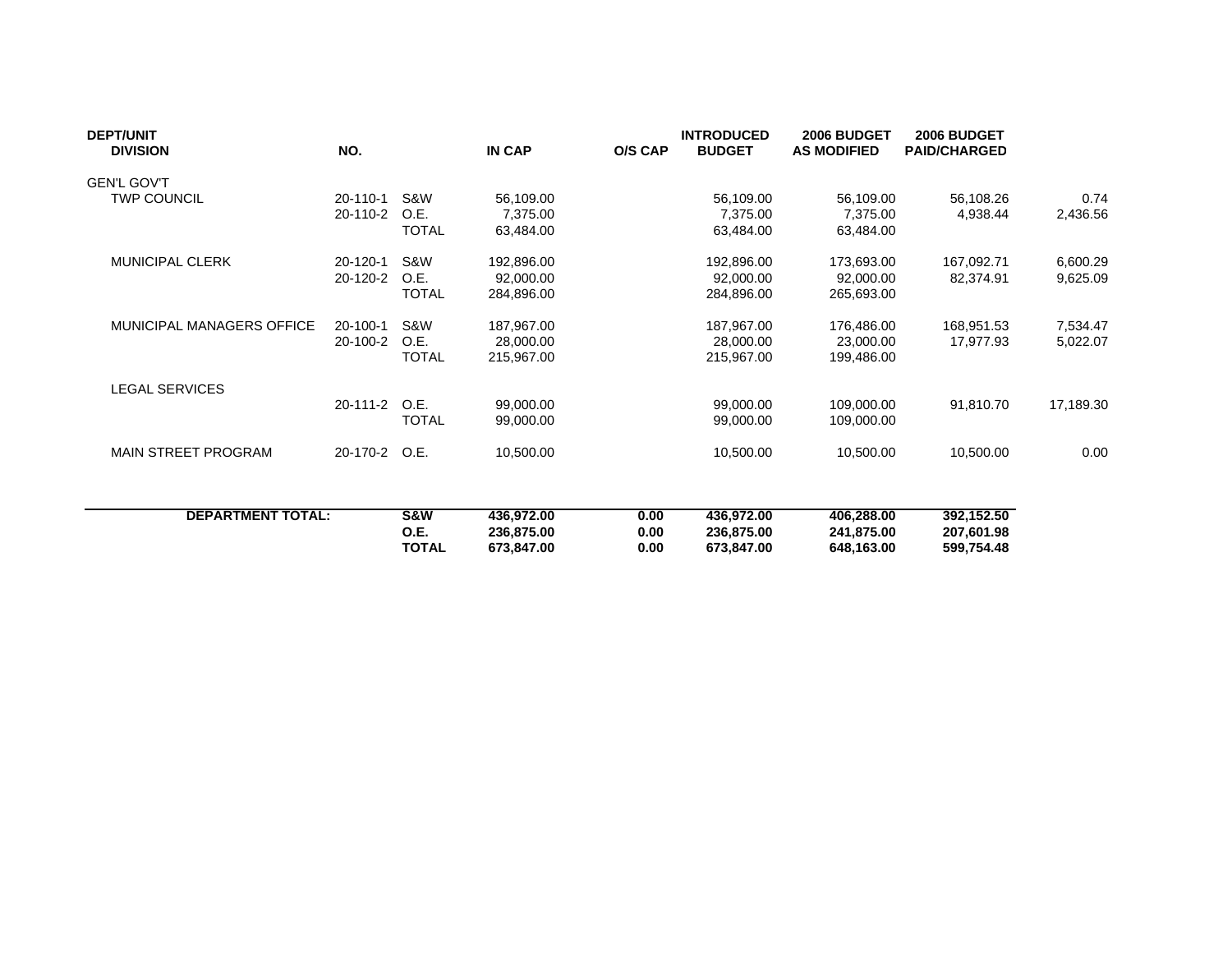| <b>DEPT/UNIT</b><br><b>DIVISION</b>                                                                      | NO.                                          |                                        | <b>IN CAP</b>                                        | O/S CAP              | <b>INTRODUCED</b><br><b>BUDGET</b>                   | 2006 BUDGET<br><b>AS MODIFIED</b>                    | 2006 BUDGET<br><b>PAID/CHARGED</b>                   |                              |
|----------------------------------------------------------------------------------------------------------|----------------------------------------------|----------------------------------------|------------------------------------------------------|----------------------|------------------------------------------------------|------------------------------------------------------|------------------------------------------------------|------------------------------|
| <b>FINANCE</b>                                                                                           |                                              |                                        |                                                      |                      |                                                      |                                                      |                                                      |                              |
| <b>FINANCIAL ADMINISTRATION</b>                                                                          | 20-130-1<br>20-130-2                         | S&W<br>O.E.<br><b>TOTAL</b>            | 318,416.00<br>40,000.00<br>358,416.00                |                      | 318,416.00<br>40,000.00<br>358,416.00                | 308,442.00<br>40,000.00<br>348,442.00                | 301,297.33<br>39,840.58                              | 7,144.67<br>159.42           |
| <b>AUDIT SERVICES</b>                                                                                    | 20-135-2                                     | O.E.                                   | 47,800.00                                            |                      | 47,800.00                                            | 46,500.00                                            | 46,500.00                                            |                              |
| ASSESSMENT OF TAXES                                                                                      | 20-150-1<br>20-150-2                         | S&W<br>O.E.<br><b>TOTAL</b>            | 263,795.00<br>45,000,00<br>308,795.00                |                      | 263,795.00<br>45,000.00<br>308,795.00                | 258,882.00<br>30,000.00<br>288,882.00                | 255,682.03<br>25.414.75                              | 3,199.97<br>4,585.25         |
| <b>COLLECTION OF TAXES</b>                                                                               | $20 - 145 - 1$<br>20-145-2                   | S&W<br>O.E.<br><b>TOTAL</b>            | 223,825.00<br>45,000,00<br>268,825.00                |                      | 223,825.00<br>45,000.00<br>268,825.00                | 214,701.00<br>45.000.00<br>259,701.00                | 211,956.66<br>37.724.39                              | 2,744.34<br>7,275.61         |
| <b>INSURANCE</b>                                                                                         |                                              |                                        |                                                      |                      |                                                      |                                                      |                                                      |                              |
| Liability Insurance<br><b>Workers Compensation</b><br>Employee Group Insurance<br>Unemployment Insurance | 23-210-2<br>23-215-2<br>23-220-2<br>23-225-2 | O.E.<br>O.E.<br>O.E.<br>O.E.           | 267,000.00<br>57,000.00<br>2,600,000.00<br>22,000.00 |                      | 267,000.00<br>57,000.00<br>2,600,000.00<br>22,000.00 | 268,000.00<br>57,000.00<br>2,730,000.00<br>19.000.00 | 267,321.35<br>56,983.00<br>2,719,048.64<br>19.000.00 | 678.65<br>17.00<br>10,951.36 |
| <b>DEPARTMENT TOTAL:</b>                                                                                 |                                              | <b>S&amp;W</b><br>0.E.<br><b>TOTAL</b> | 806,036.00<br>3,123,800.00<br>3,929,836.00           | 0.00<br>0.00<br>0.00 | 806,036.00<br>3,123,800.00<br>3,929,836.00           | 782,025.00<br>3,235,500.00<br>4,017,525.00           | 768,936.02<br>3,211,832.71<br>3,980,768.73           |                              |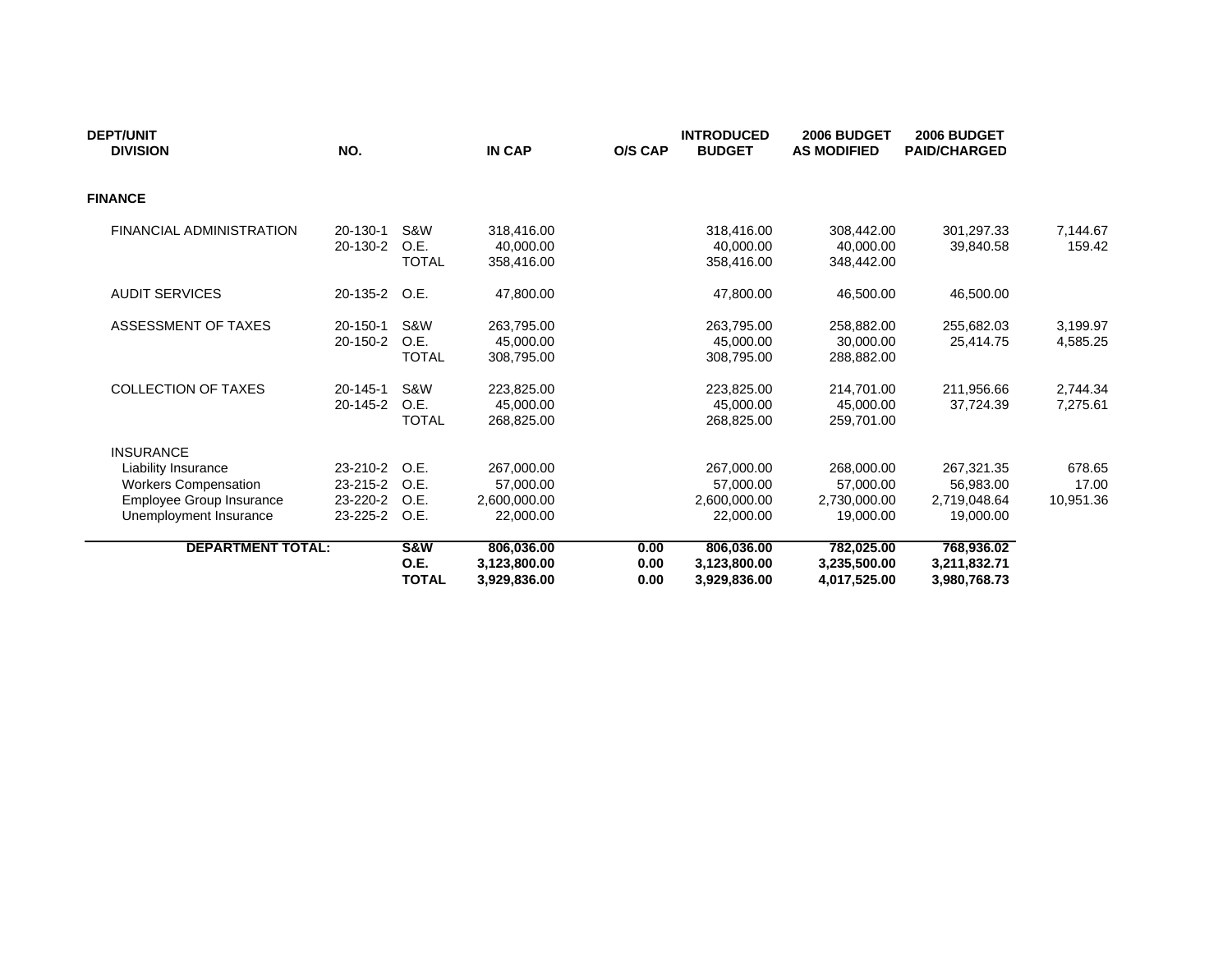| <b>DEPT/UNIT</b><br><b>DIVISION</b> | NO.                  |                             | <b>IN CAP</b>                              | <b>O/S CAP</b> | <b>INTRODUCED</b><br><b>BUDGET</b>         | 2006 BUDGET<br><b>AS MODIFIED</b>          | 2006 BUDGET<br><b>PAID/CHARGED</b> |                        |
|-------------------------------------|----------------------|-----------------------------|--------------------------------------------|----------------|--------------------------------------------|--------------------------------------------|------------------------------------|------------------------|
| <b>PUBLIC SAFETY</b>                |                      |                             |                                            |                |                                            |                                            |                                    |                        |
| POLICE DEPARTMENT                   | 25-240-1<br>25-240-2 | S&W<br>O.E.<br><b>TOTAL</b> | 7,067,895.00<br>137,000.00<br>7,204,895.00 |                | 7,067,895.00<br>137,000.00<br>7,204,895.00 | 6,667,824.00<br>137,500.00<br>6,805,324.00 | 6,378,193.96<br>132,692.46         | 289,630.04<br>4,807.54 |
| POLICE DISPATCH/911                 | 25-250-1<br>25-250-2 | S&W<br>O.E.<br><b>TOTAL</b> | 389,015.00<br>1,500.00<br>390,515.00       |                | 389,015.00<br>1.500.00<br>390,515.00       | 357,000.00<br>1,500.00<br>358,500.00       | 349,824.63<br>1,438.65             | 7,175.37<br>61.35      |
| SAFE AND SECURE POL S&W             |                      | S&W                         |                                            | 60,000.00      | 60,000.00                                  | 60,000.00                                  | 60,000.00                          | 0.00                   |
| DRUNK DRIVING ENFORCEMENT           |                      | S&W                         |                                            |                | 0.00                                       | 8,340.54                                   | 8,340.54                           | 0.00                   |
| NJ OFFICE OF INFO TECHNOLOGY        |                      | O.E                         |                                            |                | 0.00                                       | 132,050.00                                 | 132,050.00                         |                        |
| MUNICIPAL COURT ALCOHOL ED          |                      | S&W                         |                                            |                | 0.00<br>0.00                               | 471.62                                     | 471.62                             | 0.00                   |
| <b>HOUSING/STATE AID</b>            | 20-100-1<br>20-100-2 | S&W<br>O.E.<br><b>TOTAL</b> | 48.860.00<br>1,000.00<br>49,860.00         | 0.00           | 48,860.00<br>1,000.00<br>49,860.00         | 51.439.00<br>1,000.00<br>52,439.00         | 50,748.08<br>761.37                | 690.92<br>238.63       |
| POLICE CARS                         | 25-240-2             | O.E.<br><b>TOTAL</b>        | 121,000.00<br>121,000.00                   |                | 121,000.00                                 | 120,000.00                                 | 120,000.00                         | 0.00                   |
| OFFICE OF EMER. MANAGEMENT 25-252-1 | 25-252-2             | S&W<br>O.E.<br><b>TOTAL</b> | 52,610.00<br>7,500.00<br>60.110.00         |                | 52,610.00<br>7,500.00<br>60,110.00         | 36,480.00<br>7,500.00<br>43,980.00         | 22,004.66<br>3,198.73              | 14,475.34<br>4,301.27  |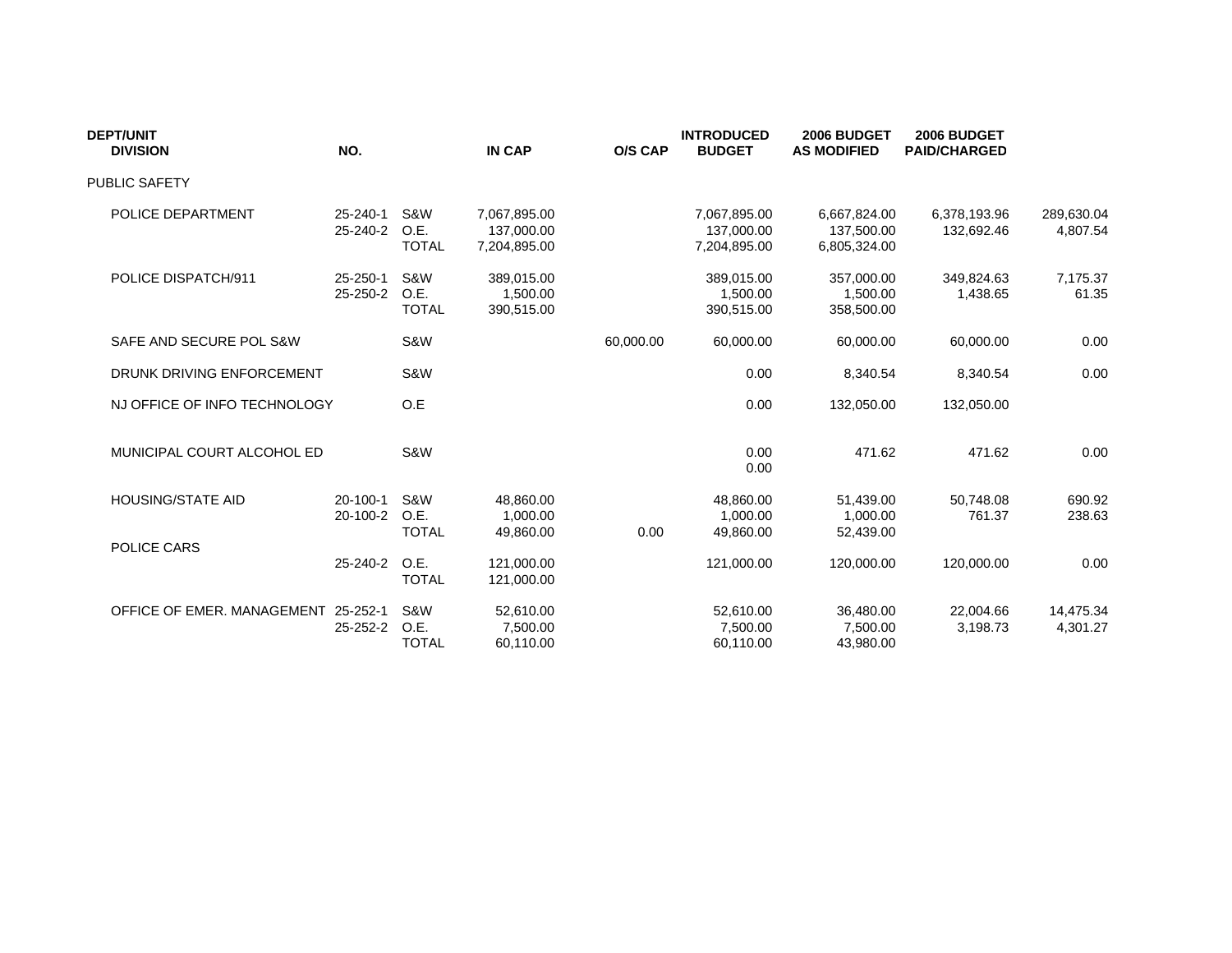| <b>DEPT/UNIT</b><br><b>DIVISION</b> | NO.                  |                             | <b>IN CAP</b>                         | O/S CAP   | <b>INTRODUCED</b><br><b>BUDGET</b>    | 2006 BUDGET<br><b>AS MODIFIED</b>     | 2006 BUDGET<br><b>PAID/CHARGED</b> |                       |
|-------------------------------------|----------------------|-----------------------------|---------------------------------------|-----------|---------------------------------------|---------------------------------------|------------------------------------|-----------------------|
| LAWRENCE TWP FIRE SERVICES          |                      | S&W<br>O.E.<br><b>TOTAL</b> | 264,835.00<br>28,500.00<br>293,335.00 |           | 264,835.00<br>28,500.00<br>293,335.00 | 248,040.00<br>28,500.00<br>276,540.00 | 237,894.55<br>26,138.30            | 10,145.45<br>2,361.70 |
| <b>LOSAP CONTRIBUTION</b>           |                      | O.E.                        |                                       | 65,000.00 | 65,000.00                             | 75,000.00                             | 55,439.83                          | 19,560.17             |
| AID TO SLACKWOOD                    | 25-255-2 O.E.        |                             | 30,000.00                             |           | 30,000.00                             | 30,000.00                             | 30,000.00                          | 0.00                  |
| AID TO LAWRENCE ROAD                | 25-255-2 O.E.        |                             | 30,000.00                             |           | 30,000.00                             | 30,000.00                             | 30,000.00                          | 0.00                  |
| AID TO LAWRENCEVILLE                | 25-255-2 O.E.        |                             | 30,000.00                             |           | 30,000.00                             | 30,000.00                             | 30,000.00                          | 0.00                  |
| AID TO FIRST AID SQUAD              | 25-260-2 O.E.        |                             | 12,500.00                             |           | 12,500.00                             | 25,500.00                             | 19,125.00                          | 6,375.00              |
| <b>EMERGENCY MED SERVICES</b>       | 25-253-1<br>25-253-2 | S&W<br>O.E.<br><b>TOTAL</b> | 302.322.00<br>27,000.00<br>329,322.00 |           | 302,322.00<br>27,000.00<br>329,322.00 | 309,314.00<br>7,000.00<br>316,314.00  | 295.885.31<br>5,980.23             | 13,428.69<br>1,019.77 |
| <b>MUNICIPAL COURT</b>              | 43-490-1<br>43-490-2 | S&W<br>O.E.<br><b>TOTAL</b> | 403,324.00<br>63,300.00<br>466,624.00 | 25,000.00 | 428,324.00<br>63,300.00<br>491,624.00 | 412,093.00<br>63,300.00<br>475,393.00 | 363,097.35<br>56,287.98            | 48,995.65<br>7,012.02 |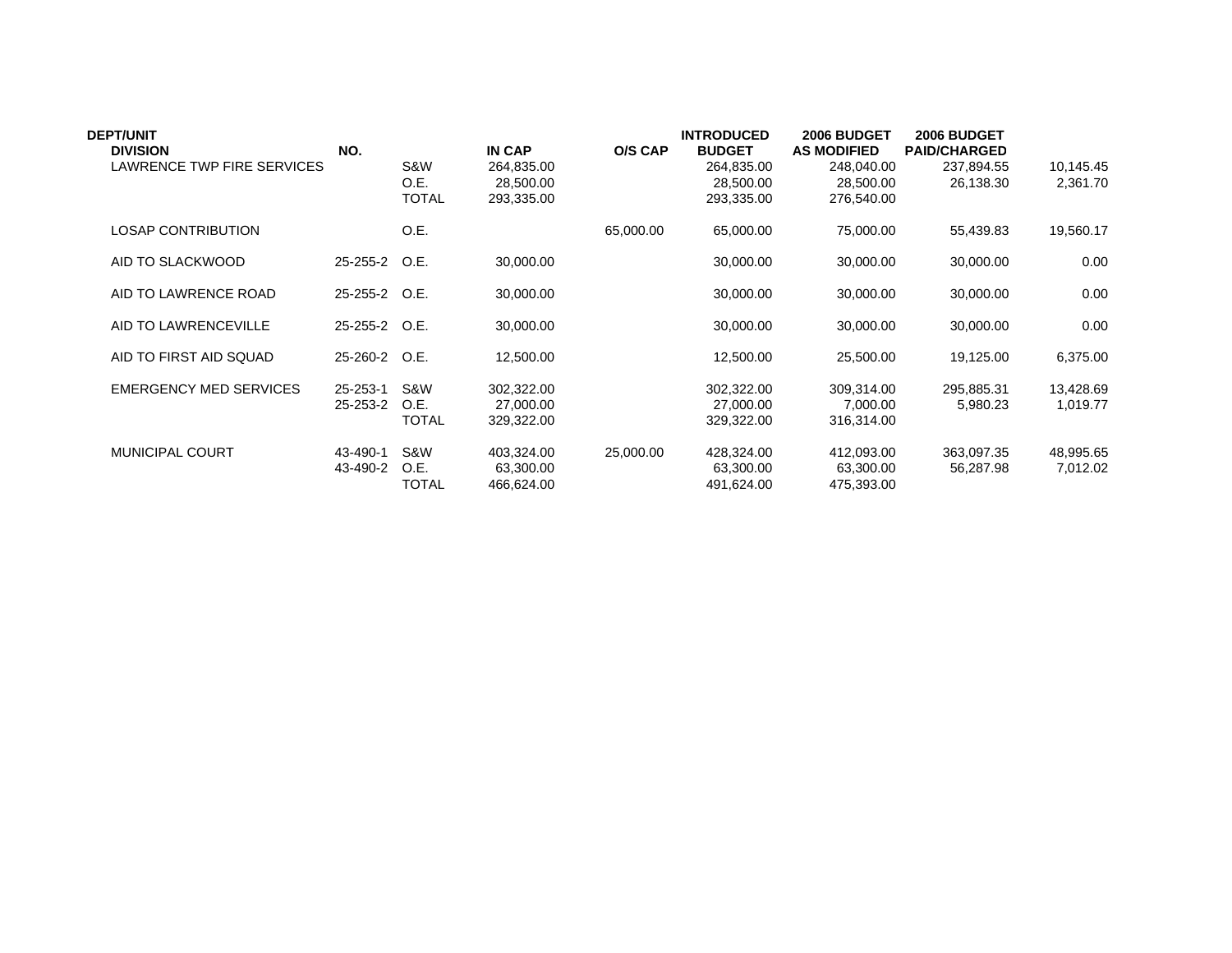| <b>DEPT/UNIT</b><br><b>DIVISION</b>        | NO.                  |                                        | <b>IN CAP</b>                              | <b>O/S CAP</b>                       | <b>INTRODUCED</b><br><b>BUDGET</b>         | 2006 BUDGET<br><b>AS MODIFIED</b>          | 2006 BUDGET<br><b>PAID/CHARGED</b>         |                       |
|--------------------------------------------|----------------------|----------------------------------------|--------------------------------------------|--------------------------------------|--------------------------------------------|--------------------------------------------|--------------------------------------------|-----------------------|
| PUBLIC DEFENDER                            | 43-495-1             | S&W                                    | 7,153.00                                   |                                      | 7,153.00                                   | 12,000.00                                  | 12,000.00                                  | 0.00                  |
| <b>FIRE INSPECTION</b>                     | 25-265-1<br>25-265-2 | S&W<br>O.E.<br><b>TOTAL</b>            | 215,512.00<br>10,000.00<br>225,512.00      |                                      | 215,512.00<br>10,000.00<br>225,512.00      | 213,400.00<br>19,000.00<br>232,400.00      | 205,571.59<br>7,740.61                     | 7,828.41<br>11,259.39 |
| <b>PEOSHA</b>                              | 25-265-1<br>25-265-2 | S&W<br>O.E.<br><b>TOTAL</b>            | 7,994.00<br>35,000.00<br>42,994.00         |                                      | 7,994.00<br>35,000.00<br>42.994.00         | 7,513.00<br>31,000.00<br>38,513.00         | 7,426.49<br>13,367.24                      | 86.51<br>17,632.76    |
| N.J. BODY ARMOR GRANT                      |                      | O.E                                    |                                            | 6,546.02                             | 6,546.02                                   | 15,168.43                                  | 6,163.68                                   |                       |
| <b>POLICE</b><br><b>CLICK IT OR TICKET</b> |                      | S.W.                                   |                                            |                                      |                                            | 4,000.00                                   | 4,000.00                                   |                       |
| NJ DIV HIGHWAY SAFETY<br><b>POLICE</b>     |                      | S.W.                                   |                                            | 5,000.00                             | 5,000.00                                   |                                            |                                            |                       |
| <b>ENHANCED 911 GENERAL ASST</b>           |                      | O.E.                                   |                                            |                                      |                                            | 28,869.00                                  | 28,869.00                                  |                       |
| <b>SECURE OUR SCHOOLS</b>                  |                      | O.E                                    |                                            |                                      |                                            | 15,000.00                                  | 15,000.00                                  |                       |
| HOMELAND SEC BUFFER GRANT                  |                      | O.E                                    |                                            | 27,500.00                            | 27,500.00                                  |                                            |                                            |                       |
| <b>DEPARTMENT TOTAL:</b>                   |                      | <b>S&amp;W</b><br>O.E.<br><b>TOTAL</b> | 8,759,520.00<br>534,300.00<br>9,293,820.00 | 90,000.00<br>99,046.02<br>189,046.02 | 8,849,520.00<br>633,346.02<br>9,482,866.02 | 8,387,915.16<br>797,887.43<br>9,185,802.59 | 7,995,458.78<br>714,253.08<br>8,709,711.86 |                       |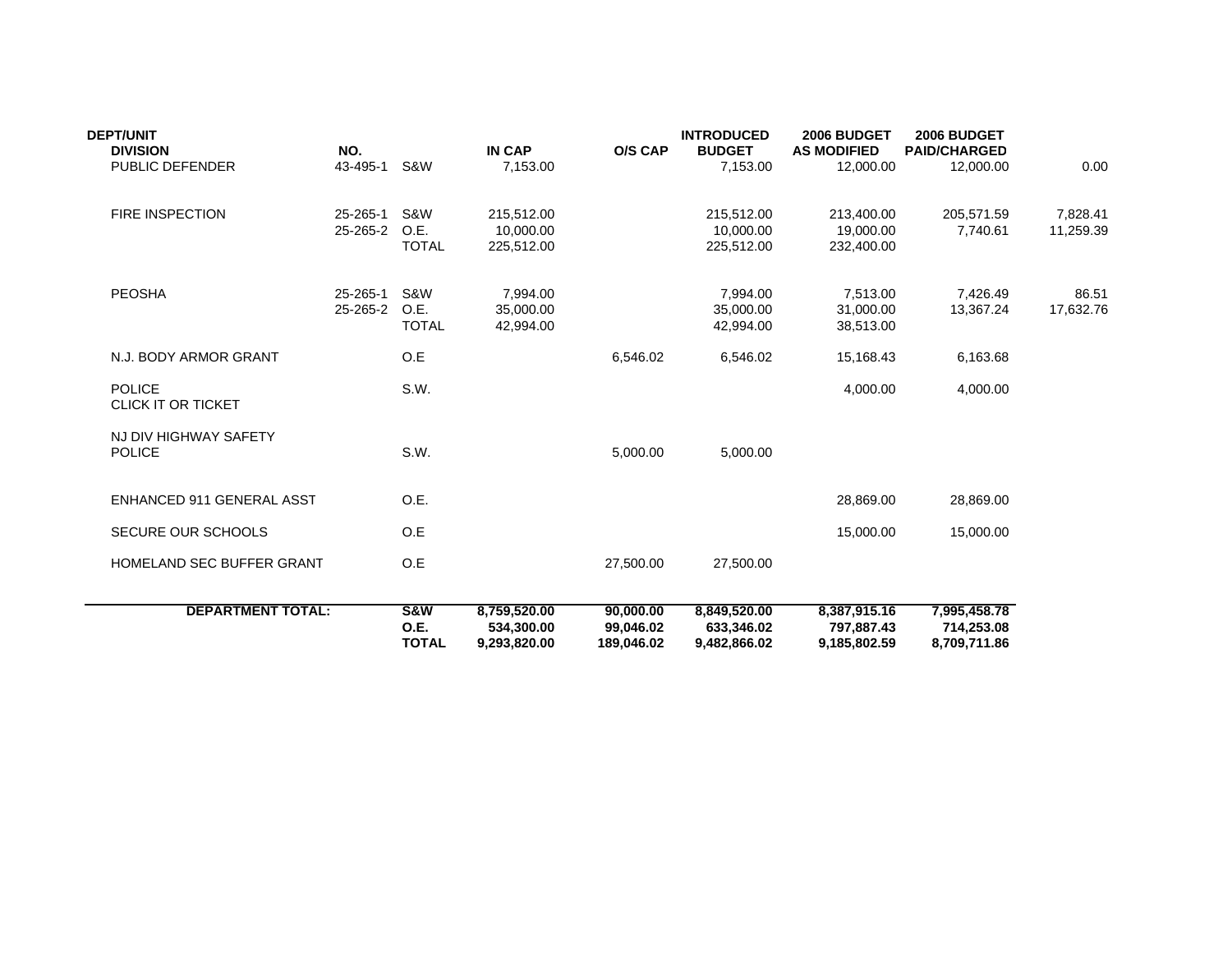| <b>DEPT/UNIT</b>                       |          |              |               |                | <b>INTRODUCED</b> | 2006 BUDGET        | 2006 BUDGET         |            |
|----------------------------------------|----------|--------------|---------------|----------------|-------------------|--------------------|---------------------|------------|
| <b>DIVISION</b><br><b>PUBLIC WORKS</b> | NO.      |              | <b>IN CAP</b> | <b>O/S CAP</b> | <b>BUDGET</b>     | <b>AS MODIFIED</b> | <b>PAID/CHARGED</b> |            |
| <b>STREETS &amp; ROADS</b>             | 26-290-1 | S&W          | 623,022.00    |                | 623,022.00        | 590,818.00         | 576,587.84          | 14,230.16  |
|                                        | 26-290-2 | O.E.         | 37,000.00     |                | 37,000.00         | 36,000.00          | 34.746.92           | 1,253.08   |
|                                        |          | <b>TOTAL</b> | 660,022.00    |                | 660,022.00        | 626,818.00         |                     |            |
| PUBLIC WORKS ADMIN                     | 26-300-1 | S&W          | 187,248.00    |                | 187,248.00        | 181,378.00         | 178.931.04          | 2,446.96   |
|                                        | 26-300-2 | O.E.         | 23,500.00     |                | 23,500.00         | 23,500.00          | 20,683.78           | 2,816.22   |
|                                        |          | <b>TOTAL</b> | 210,748.00    |                | 210,748.00        | 204,878.00         |                     |            |
| <b>SNOW REMOVAL</b>                    | 26-300-1 | S&W          | 30,000.00     |                | 30,000.00         | 38,000.00          | 30,475.84           | 7,524.16   |
|                                        | 26-300-2 | O.E.         | 25,000.00     |                | 25,000.00         | 41.000.00          | 35,556.69           | 5,443.31   |
|                                        |          | <b>TOTAL</b> | 55,000.00     |                | 55,000.00         | 79,000.00          |                     |            |
| <b>VEHICLE/EQUIP MAINT</b>             | 26-315-1 | S&W          | 275,954.00    |                | 275,954.00        | 291,916.00         | 266,879.62          | 25,036.38  |
|                                        | 26-315-2 | O.E.         | 210.000.00    |                | 210.000.00        | 224.000.00         | 216.769.13          | 7,230.87   |
|                                        |          | <b>TOTAL</b> | 485,954.00    |                | 485,954.00        | 515,916.00         |                     |            |
| <b>BUILDINGS AND GROUNDS</b>           | 26-310-1 | S&W          | 311,783.00    |                | 311,783.00        | 299,157.00         | 297.412.24          | 1,744.76   |
|                                        | 26-310-2 | O.E.         | 127.000.00    |                | 127,000.00        | 133.000.00         | 128.140.47          | 4,859.53   |
|                                        |          | <b>TOTAL</b> | 438,783.00    |                | 438,783.00        | 432,157.00         |                     |            |
| <b>ECOLOGICAL CENTER</b>               | 26-300-2 | O.E.         | 500.00        |                | 500.00            | 500.00             | 0.00                | 500.00     |
| SOLID WASTE COLLECTION                 | 26-305-2 | O.E.         | 1,040,000.00  |                | 1,040,000.00      | 1,000,300.00       | 880,258.93          | 120,041.07 |
| <b>GARBAGE AND TRASH - MCIA</b>        | 32-465-2 | O.E.         | 1,750,000.00  |                | 1,750,000.00      | 1,703,200.00       | 1,538,129.83        | 165,070.17 |
| APARTMENT COMPLEX TRASH                |          | O.E.         | 275,000.00    |                | 275,000.00        | 230,000.00         | 204,218.90          | 25,781.10  |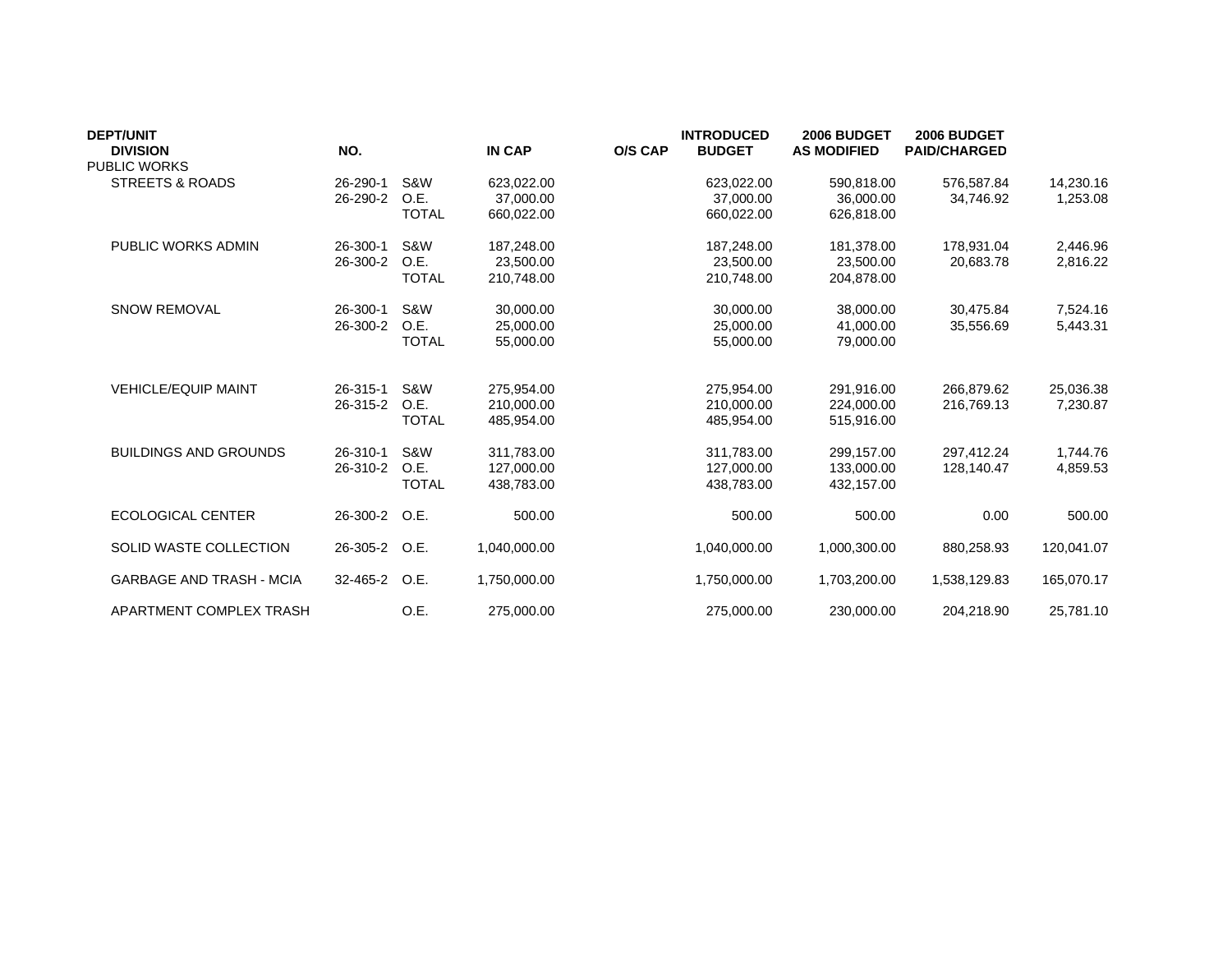| <b>DEPT/UNIT</b><br><b>DIVISION</b><br><b>PARK MAINTENANCE</b> | NO.<br>28-375-1<br>28-375-2 | S&W<br>O.E.<br><b>TOTAL</b>            | <b>IN CAP</b><br>272.157.00<br>51.000.00<br>323,157.00 | O/S CAP                        | <b>INTRODUCED</b><br><b>BUDGET</b><br>272.157.00<br>51,000.00<br>323.157.00 | 2006 BUDGET<br><b>AS MODIFIED</b><br>413.132.00<br>50.000.00<br>463.132.00 | 2006 BUDGET<br><b>PAID/CHARGED</b><br>410.651.53<br>45.950.23 | 2.480.47<br>4.049.77 |
|----------------------------------------------------------------|-----------------------------|----------------------------------------|--------------------------------------------------------|--------------------------------|-----------------------------------------------------------------------------|----------------------------------------------------------------------------|---------------------------------------------------------------|----------------------|
| <b>CLEAN COMMUNITIES GRANT</b>                                 |                             | O.E                                    |                                                        | 0.00                           | 0.00                                                                        | 30,953.46                                                                  | 30.953.46                                                     | 0.00                 |
| SOLID WASTE RECYCLING                                          |                             | O.E.                                   |                                                        | 16.062.47                      | 16.062.47                                                                   | 13.898.76                                                                  | 13.898.76                                                     |                      |
| <b>DEPARTMENT TOTAL:</b>                                       |                             | <b>S&amp;W</b><br>O.E.<br><b>TOTAL</b> | 1.700.164.00<br>3.539.000.00<br>5,239,164.00           | 0.00<br>16.062.47<br>16.062.47 | 1,700,164.00<br>3.555.062.47<br>5.255.226.47                                | 1.814.401.00<br>3.486.352.22<br>5.300.753.22                               | 1,760,938.11<br>3,149,307.10<br>4.910.245.21                  |                      |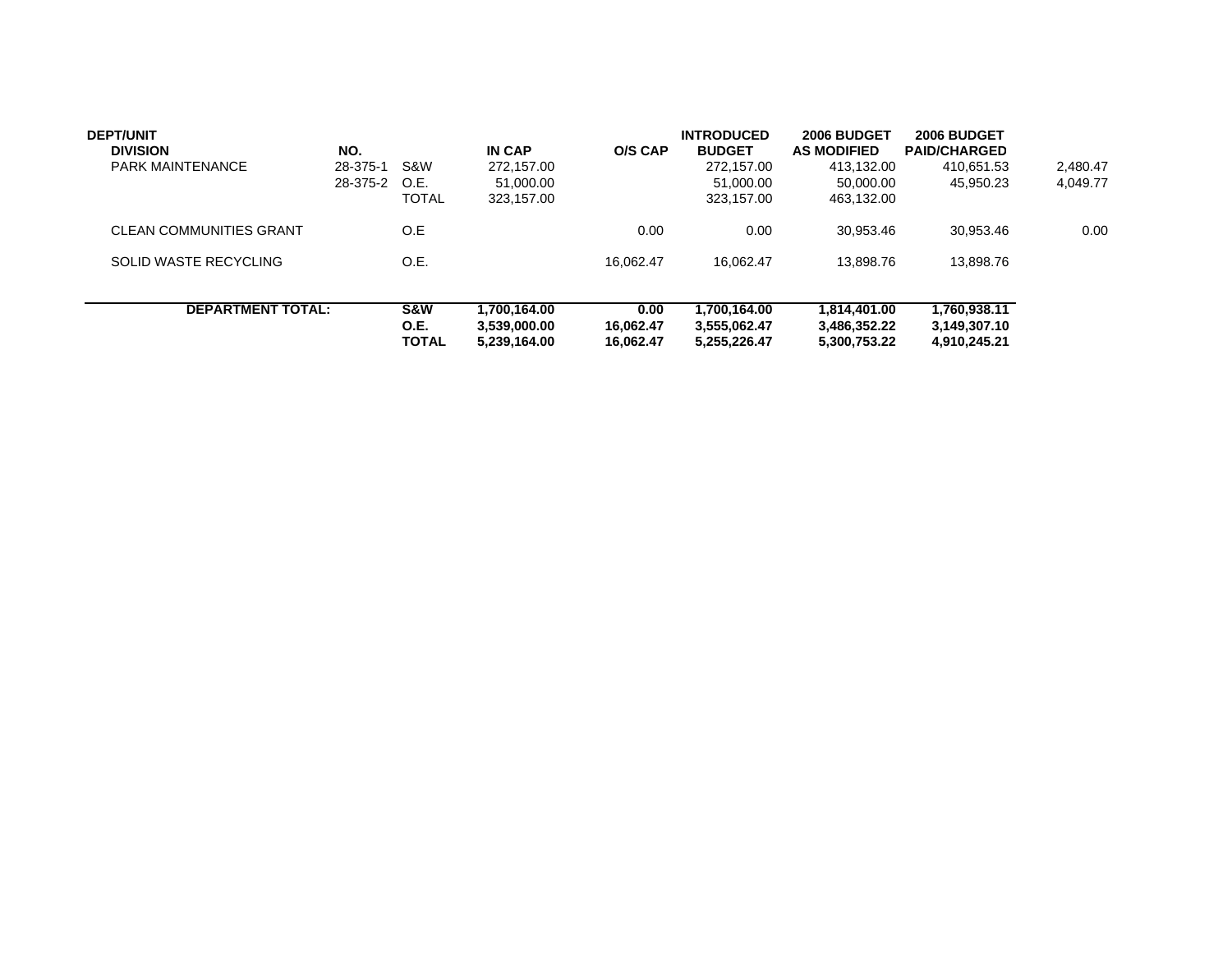| <b>DEPT/UNIT</b>              |          |               |               |                | <b>INTRODUCED</b> | 2006 BUDGET        | 2006 BUDGET         |           |
|-------------------------------|----------|---------------|---------------|----------------|-------------------|--------------------|---------------------|-----------|
| <b>DIVISION</b>               | NO.      |               | <b>IN CAP</b> | <b>O/S CAP</b> | <b>BUDGET</b>     | <b>AS MODIFIED</b> | <b>PAID/CHARGED</b> |           |
| <b>RECREATION</b>             |          |               |               |                |                   |                    |                     |           |
| <b>RECREATION SERVICES</b>    | 28-370-1 | S&W           | 380,423.00    |                | 380,423.00        | 388,523.00         | 361,910.16          | 26,612.84 |
|                               | 28-370-2 | O.E.          | 195,000.00    |                | 195,000.00        | 195,000.00         | 184,192.26          | 10,807.74 |
|                               |          | <b>TOTAL</b>  | 575,423.00    |                | 575,423.00        | 583,523.00         |                     |           |
| <b>SENIOR CITIZEN PROGRAM</b> | 28-370-1 | S&W           | 98,575.00     |                | 98,575.00         | 95,765.00          | 92,786.88           | 2,978.12  |
|                               | 28-370-2 | O.E.          | 19,400.00     |                | 19,400.00         | 19,000.00          | 16,823.48           | 2,176.52  |
|                               |          | <b>TOTAL</b>  | 117,975.00    |                | 117,975.00        | 114,765.00         |                     |           |
| SPECIAL EVENTS (unclassified) | 30-420-2 | O.E.          | 21,500.00     |                | 21,500.00         | 21,500.00          | 17,816.74           | 3,683.26  |
| FIELD LIGHTS ELVIN BETHEA FLD |          | S&W           |               |                |                   |                    |                     |           |
|                               |          | O.E.<br>TOTAL |               |                |                   | 25,000.00          | 25,000.00           |           |
| NFL YOUTH FOOTBALL            |          |               |               |                |                   | 1,000.00           | 1,000.00            |           |
| <b>DEPARTMENT TOTAL:</b>      |          | S&W           | 478,998.00    | 0.00           | 478,998.00        | 484,288.00         | 454,697.04          |           |
|                               |          | O.E.          | 235,900.00    | 0.00           | 235,900.00        | 261,500.00         | 244,832.48          |           |
|                               |          | TOTAL         | 714,898.00    | 0.00           | 714,898.00        | 745,788.00         | 699,529.52          |           |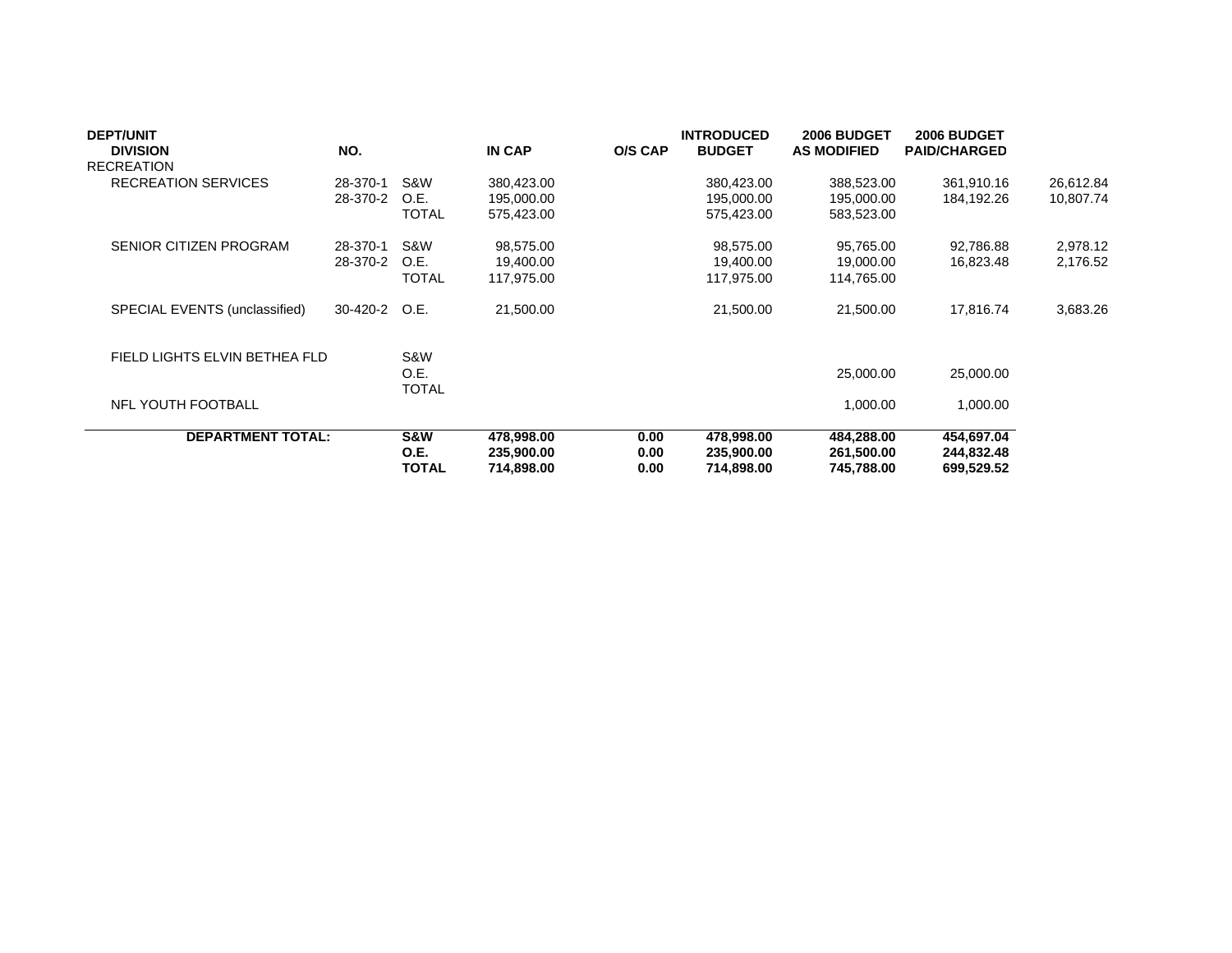| <b>DEPT/UNIT</b><br><b>DIVISION</b><br><b>HEALTH</b>                 | NO.                  |                             | IN CAP                                | O/S CAP                        | <b>INTRODUCED</b><br><b>BUDGET</b>    | 2006 BUDGET<br><b>AS MODIFIED</b>     | 2006 BUDGET<br><b>PAID/CHARGED</b>    |                      |
|----------------------------------------------------------------------|----------------------|-----------------------------|---------------------------------------|--------------------------------|---------------------------------------|---------------------------------------|---------------------------------------|----------------------|
| PUBLIC HEALTH SERVICES                                               | 27-330-1<br>27-330-2 | S&W<br>O.E.<br><b>TOTAL</b> | 352,823.00<br>42,000.00<br>394,823.00 |                                | 352,823.00<br>42,000,00<br>394,823.00 | 348,356.00<br>42,000.00<br>390,356.00 | 344,775.49<br>39,753.16               | 3,580.51<br>2,246.84 |
| PUBLIC HEALTH PRIORITY                                               |                      | S&W<br>O.E.<br><b>TOTAL</b> |                                       | 10,636.00<br>10,636.00         | 10,636.00<br>10,636.00                | 9,732.00<br>9,732.00                  | 9,732.00                              | 0.00                 |
| ANIMAL CONTROL SERVICES                                              | 27-340-1<br>27-340-2 | S&W<br>O.E.<br><b>TOTAL</b> | 45,990.00<br>15,000.00<br>60,990.00   |                                | 45,990.00<br>15,000.00<br>60,990.00   | 44,524.00<br>15,000.00<br>59,524.00   | 44,524.00<br>7,788.78                 | 0.00<br>7,211.22     |
| N.J. Dept. Health & Human Services<br>Tobaco Age of Sale Enforcement |                      | O.E                         |                                       | 660.00                         | 660.00                                | 1,200.00                              | 1,200.00                              |                      |
| M.C. COUNCIL ON ALCOHOL                                              |                      |                             |                                       |                                |                                       | 500.00                                | 500.00                                |                      |
| PANDEMIC INFUENZA PREP                                               |                      | O.E.                        |                                       |                                |                                       | 6,624.00                              | 6,624.00                              |                      |
| LINCS/MAPP                                                           |                      | O.E.                        |                                       |                                |                                       | 3,000.00                              | 3,000.00                              |                      |
| <b>DEPARTMENT TOTAL:</b>                                             |                      | S&W<br>O.E.<br><b>TOTAL</b> | 398,813.00<br>57,000.00<br>455,813.00 | 0.00<br>11,296.00<br>11,296.00 | 398,813.00<br>68,296.00<br>467,109.00 | 392,880.00<br>78,056.00<br>470,936.00 | 389,299.49<br>68,597.94<br>457,897.43 |                      |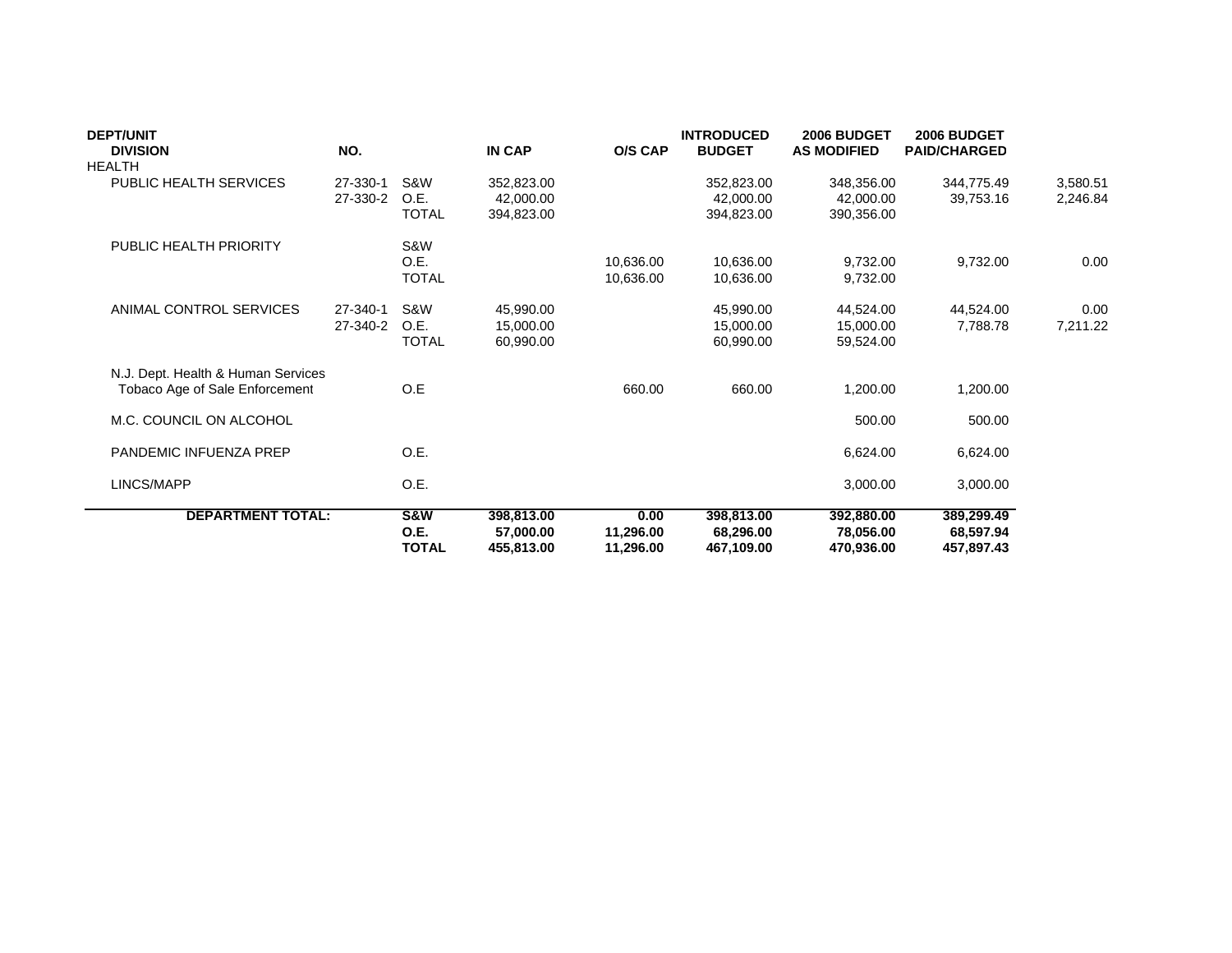| <b>DEPT/UNIT</b><br><b>DIVISION</b><br><b>COMMUNITY DEVELOPMENT</b> | NO.                        |                             | <b>IN CAP</b>                            | <b>O/S CAP</b> | <b>INTRODUCED</b><br><b>BUDGET</b>       | 2006 BUDGET<br><b>AS MODIFIED</b>        | 2006 BUDGET<br><b>PAID/CHARGED</b> |                         |
|---------------------------------------------------------------------|----------------------------|-----------------------------|------------------------------------------|----------------|------------------------------------------|------------------------------------------|------------------------------------|-------------------------|
| COMM DEV DIR/PLANNER                                                | 20-170-1<br>20-170-2       | S&W<br>O.E.<br><b>TOTAL</b> | 147,199.00<br>10,000.00<br>157,199.00    |                | 147,199.00<br>10,000.00<br>157,199.00    | 111,016.00<br>13,500.00<br>124,516.00    | 92,568.72<br>10,438.52             | 18,447.28<br>3,061.48   |
| <b>ENGINEERING SERVICES</b>                                         | 20-165-1<br>20-165-2       | S&W<br>O.E<br><b>TOTAL</b>  | 263,339.00<br>17,000.00<br>280,339.00    |                | 263,339.00<br>17,000.00<br>280,339.00    | 231,195.00<br>17,750.00<br>248,945.00    | 200,192.59<br>15,551.22            | 31,002.41<br>2,198.78   |
| <b>CONSTRUCTION OFFICIAL</b>                                        | 22-195-1<br>22-195-2       | S&W<br>O.E.<br><b>TOTAL</b> | 883,392.00<br>495.000.00<br>1,378,392.00 |                | 883,392.00<br>495,000.00<br>1,378,392.00 | 783,505.00<br>495.000.00<br>1,278,505.00 | 742.887.26<br>321,125.65           | 40.617.74<br>173,874.35 |
| ANJEC ENRIV RESOURCE INV                                            |                            | O.E.                        |                                          |                |                                          | 5,250.00                                 | 5,250.00                           |                         |
| PLANNING & REDEVELOP                                                | $20 - 100 - 1$<br>20-100-2 | S&W<br>O.E.<br><b>TOTAL</b> | 114,420.00<br>2,000.00<br>116,420.00     |                | 114,420.00<br>2,000.00<br>116,420.00     | 126,959.00<br>2,000.00<br>128,959.00     | 126,109.61<br>1,769.92             | 849.39<br>230.08        |
| STORMWATER MANAGEMENT<br>SAFE STREETS TO SCHOOL                     |                            | O.E<br>O.E                  |                                          |                | 0.00                                     | 50,000.00                                | 50,000.00                          |                         |
| NJ DEPT COMM AFFAIRS<br><b>SMART FUTURE</b>                         |                            | O.E.                        |                                          |                | 0.00                                     | 30,000.00                                | 30,000.00                          |                         |
| <b>RECREATION TRAILS PROGRAM</b>                                    |                            | O.E.                        |                                          |                | 0.00                                     | 25,000.00                                | 25,000.00                          |                         |
| MLUC SUSTAINABLE GROWTH                                             |                            | O.E.                        |                                          |                |                                          | 40,000.00                                | 40,000.00                          |                         |
| <b>MAYOR'S WELLNESS INITIATIVE</b>                                  |                            | O.E.                        |                                          |                |                                          | 2,500.00                                 | 2,500.00                           |                         |
|                                                                     |                            |                             |                                          |                |                                          |                                          |                                    |                         |

| <b>DEPARTMENT TOTAL:</b> | <b>S&amp;W</b> | .408.350.00  | 0.00 | .408.350.00  | 1.252.675.00 | 1.161.758.18 |
|--------------------------|----------------|--------------|------|--------------|--------------|--------------|
|                          | O.E.           | 524.000.00   | 0.00 | 524.000.00   | 681.000.00   | 501.635.31   |
|                          | <b>TOTAL</b>   | 1.932.350.00 | 0.00 | 1.932.350.00 | 1.933.675.00 | 1,663,393.49 |
|                          |                |              |      |              |              |              |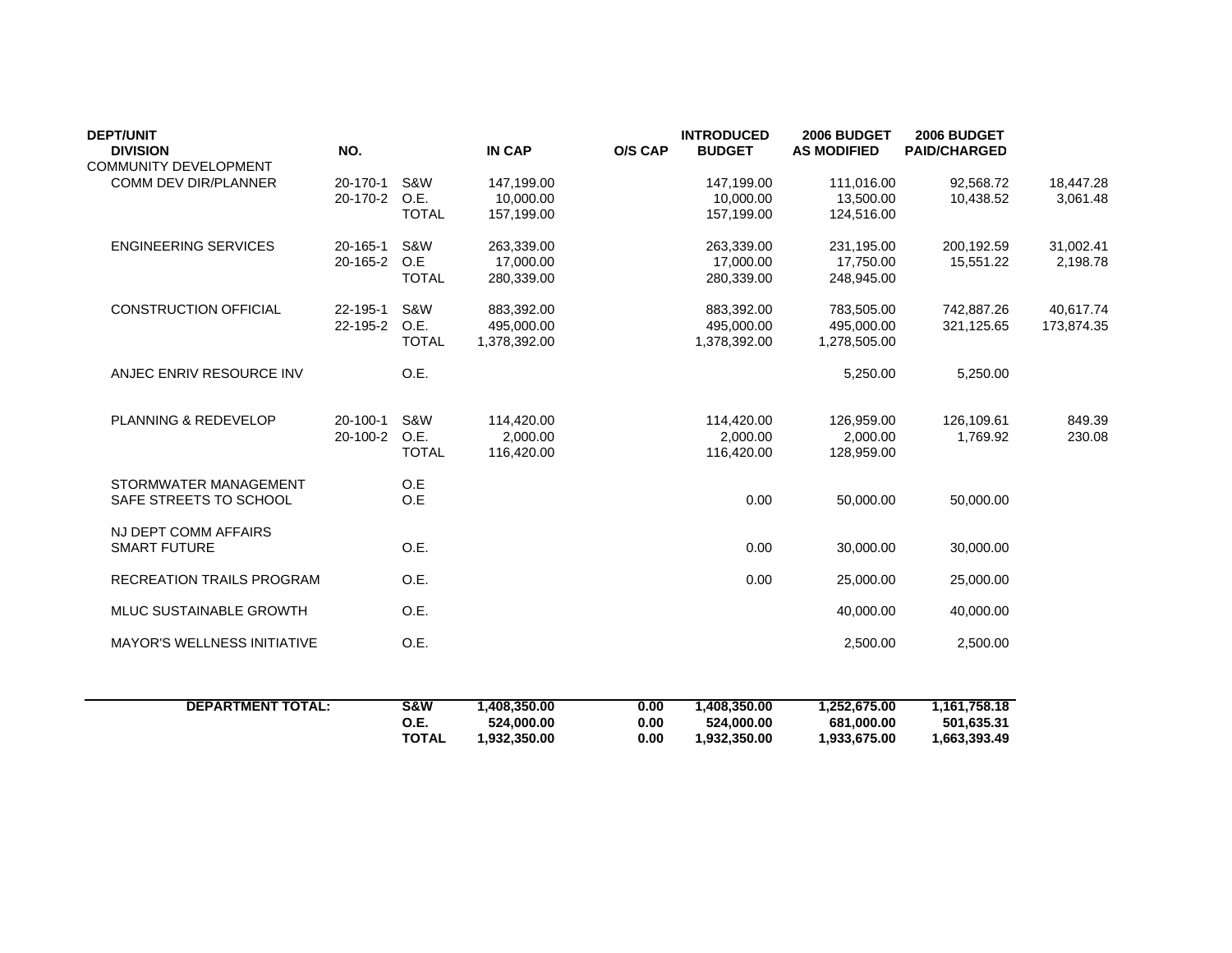| <b>DEPT/UNIT</b><br><b>DIVISION</b> | NO.           |              | <b>IN CAP</b> | <b>O/S CAP</b> | <b>INTRODUCED</b><br><b>BUDGET</b> | 2006 BUDGET<br><b>AS MODIFIED</b> | 2006 BUDGET<br><b>PAID/CHARGED</b> |           |
|-------------------------------------|---------------|--------------|---------------|----------------|------------------------------------|-----------------------------------|------------------------------------|-----------|
| <b>BOARDS &amp; COMMITTEES</b>      |               |              |               |                |                                    |                                   |                                    |           |
| <b>ZONING BOARD</b>                 | 21-185-2 O.E. |              | 43.000.00     |                | 43,000.00                          | 43.000.00                         | 33,959.13                          | 9,040.87  |
| <b>PLANNING BOARD</b>               | 21-180-2 O.E. |              | 87.000.00     |                | 87,000.00                          | 82,000.00                         | 68,427.41                          | 13,572.59 |
| NEIGHBORHOOD CENTER                 | 28-370-2 O.E  |              | 104,000.00    |                | 104,000.00                         | 104,000.00                        | 104,000.00                         | 0.00      |
| LANDMARK ADVISORY COMM.             | 20-175-2 O.E. |              | 1,000.00      |                | 1,000.00                           | 1,000.00                          | 0.00                               | 1,000.00  |
| <b>RENT STABILIZATION BOARD</b>     | 22-200-2 O.E. |              | 500.00        |                | 500.00                             | 500.00                            | 0.00                               | 500.00    |
| CABLE T.V. ADVISORY BOARD           | 20-101-2 O.E. |              | 500.00        |                | 500.00                             | 500.00                            | 0.00                               | 500.00    |
| PUBLIC SAFETY ADVIS, COMM.          | 25-265-1      | S&W          | 1,200.00      |                | 1,200.00                           | 1,200.00                          | 804.16                             | 395.84    |
|                                     | 25-265-2      | O.E.         | 100.00        |                | 100.00                             | 100.00                            | 0.00                               | 100.00    |
|                                     |               | <b>TOTAL</b> | 1,300.00      |                | 1,300.00                           | 1,300.00                          |                                    |           |
| ENVIRONMENTAL RESOUR.               | 20-100-2      | O.E.         | 700.00        |                | 700.00                             | 500.00                            | 0.00                               | 500.00    |
| <b>HISTORIAN</b>                    | 20-175-2      | S&W          | 3,200.00      |                | 3,200.00                           | 3,700.00                          | 3,120.00                           | 580.00    |
|                                     |               | O.E          | 1.500.00      |                | 1.500.00                           | 1,500.00                          | 579.97                             | 920.03    |
|                                     |               | <b>TOTAL</b> | 4,700.00      |                | 4,700.00                           | 5,200.00                          |                                    |           |
| SHADE TREE ADV. COMMITTEE           | 28-375-2      | S&W          | 0.00          |                | 0.00                               | 0.00                              | 0.00                               | 0.00      |
|                                     |               | O.E.         | 1,000.00      |                | 1,000.00                           | 1,000.00                          | 545.00                             | 455.00    |
|                                     |               | <b>TOTAL</b> | 1,000.00      |                | 1,000.00                           | 1,000.00                          |                                    |           |
| CONST BOARD OF APPEALS              | 22-200-1      | S&W          | 100.00        |                | 100.00                             | 100.00                            | 100.00                             | 0.00      |
|                                     | 22-200-2      | O.E          | 100.00        |                | 100.00                             | 100.00                            | 0.00                               | 100.00    |
|                                     |               | <b>TOTAL</b> | 200.00        |                | 200.00                             | 200.00                            |                                    |           |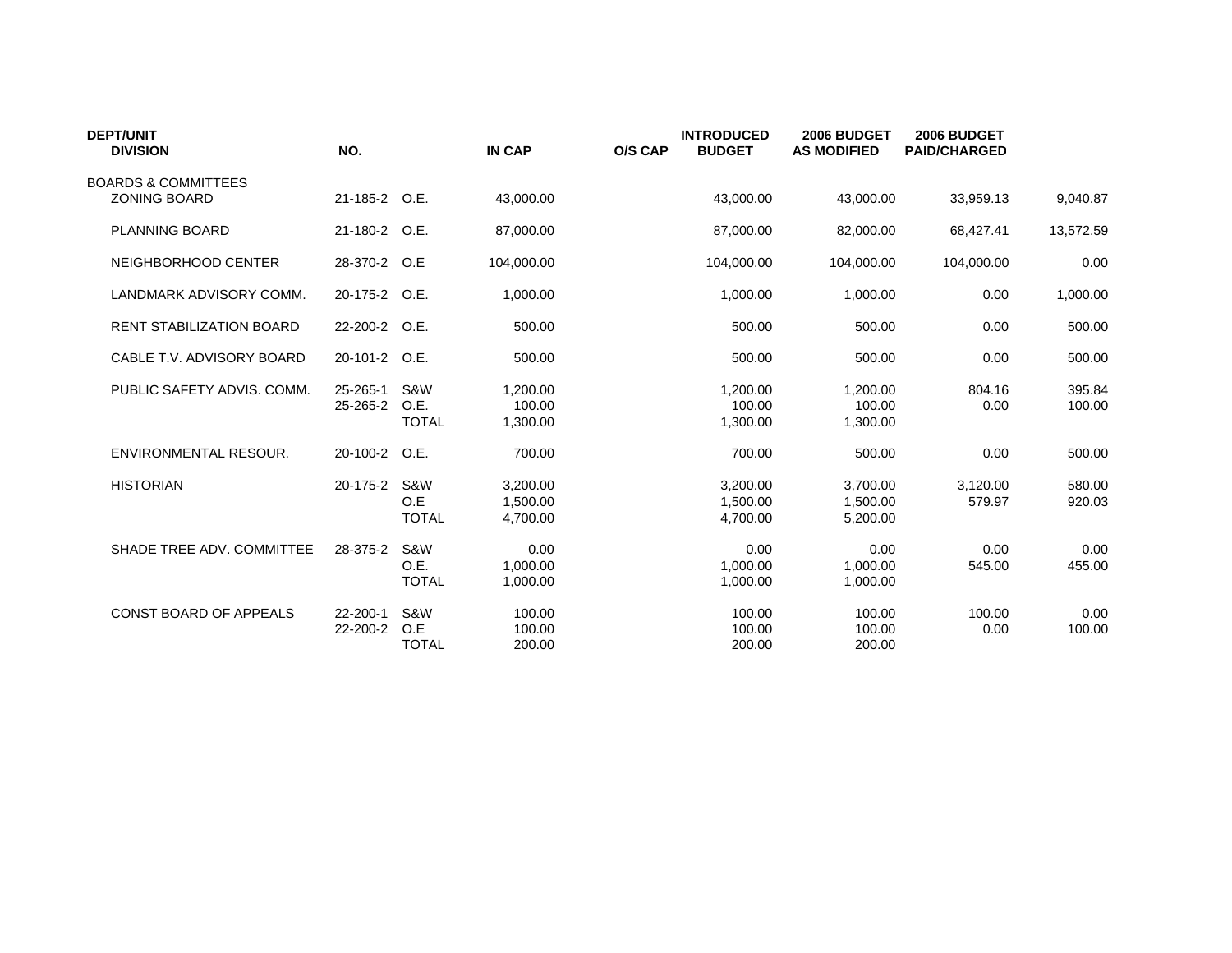| <b>DEPT/UNIT</b><br><b>DIVISION</b>                   | NO.                  |                                 | <b>IN CAP</b>                        | O/S CAP                        | <b>INTRODUCED</b><br><b>BUDGET</b>   | 2006 BUDGET<br><b>AS MODIFIED</b>    | 2006 BUDGET<br><b>PAID/CHARGED</b>   |                    |
|-------------------------------------------------------|----------------------|---------------------------------|--------------------------------------|--------------------------------|--------------------------------------|--------------------------------------|--------------------------------------|--------------------|
| MUNICIPAL ALLIANCE                                    |                      | O.E.                            |                                      | 29.822.00                      | 29.822.00                            | 29.822.00                            | 29.822.00                            | 0.00               |
| <b>GROWTH &amp; REDEVELOPMENT</b><br><b>COMMITTEE</b> | 20-170-1<br>20-170-2 | <b>S&amp;W</b><br>O.E.<br>TOTAL | 1,300.00<br>4.000.00<br>5,300.00     |                                | 1.300.00<br>4.000.00<br>5,300.00     | 1.300.00<br>4.000.00                 | 100.00<br>3.324.60                   | 1,200.00<br>675.40 |
| <b>DEPARTMENT TOTAL:</b>                              |                      | <b>S&amp;W</b><br>O.E.<br>TOTAL | 5.800.00<br>243.400.00<br>249.200.00 | 0.00<br>29.822.00<br>29.822.00 | 5.800.00<br>273.222.00<br>279.022.00 | 6.300.00<br>268.022.00<br>274.322.00 | 4.124.16<br>240.658.11<br>244.782.27 |                    |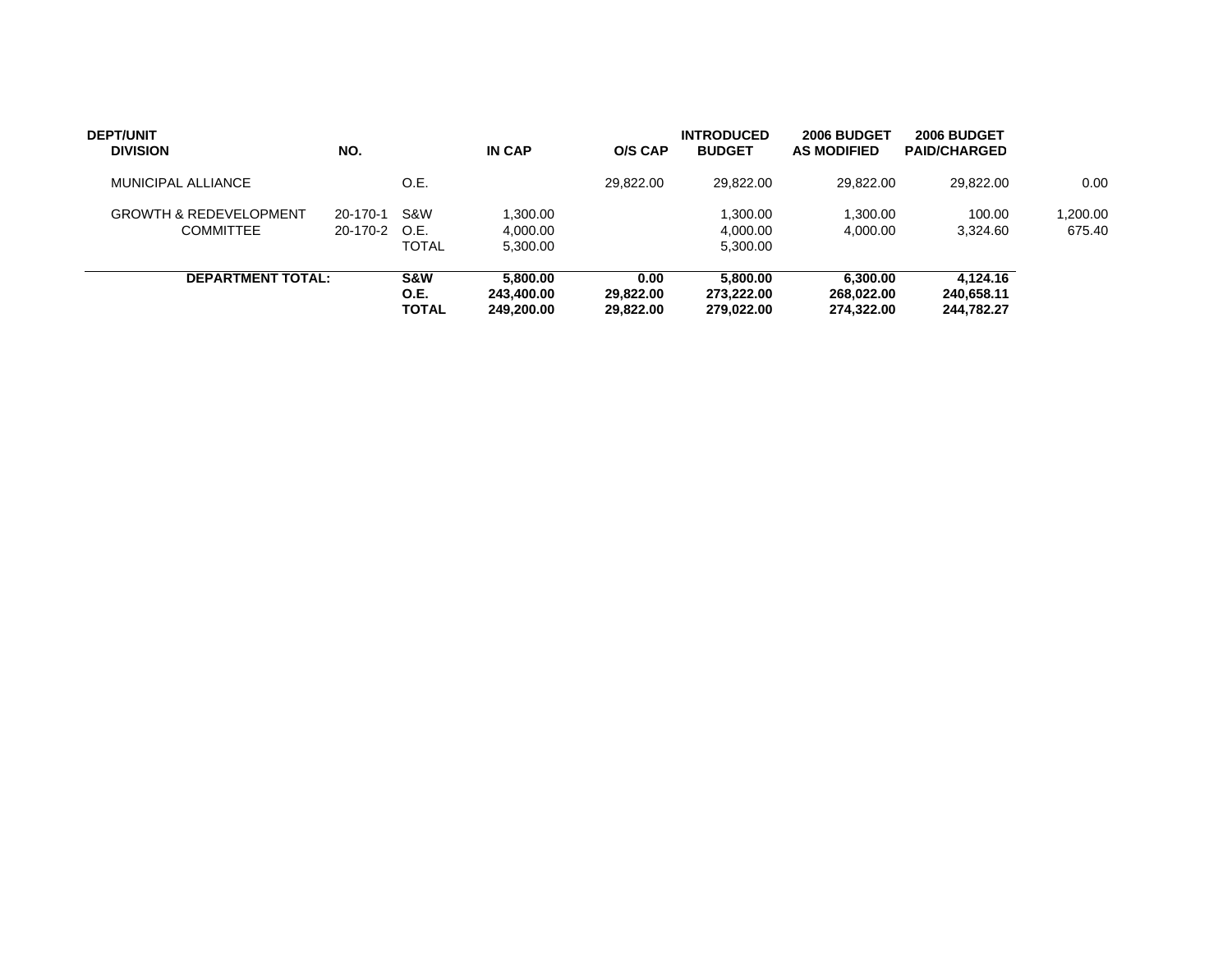| <b>DEPT/UNIT</b><br><b>DIVISION</b>                | NO.            |                                     | <b>IN CAP</b>        | O/S CAP                              | <b>INTRODUCED</b><br><b>BUDGET</b>   | 2006 BUDGET<br><b>AS MODIFIED</b>    | 2006 BUDGET<br><b>PAID/CHARGED</b>   |           |
|----------------------------------------------------|----------------|-------------------------------------|----------------------|--------------------------------------|--------------------------------------|--------------------------------------|--------------------------------------|-----------|
| <b>UTILITIES</b><br><b>ALL</b>                     | 900            | O.E.                                | 1,400,000.00         |                                      | 1,400,000.00                         | 1,340,000.00                         | 1,289,602.44                         | 50,397.56 |
| <b>FIRE HYDRANT SERVICE</b>                        |                | O.E.                                | 0.00                 | 268.000.00                           | 268.000.00                           | 246.000.00                           | 243,995.54                           | 2,004.46  |
| <b>DEPARTMENT TOTAL:</b>                           |                | <b>O.E.</b>                         | 1,400,000.00         | 268,000.00                           | 1,668,000.00                         | 1,586,000.00                         | 1,533,597.98                         |           |
| STATUTORY EXPENDITURES<br><b>P.E.R.S.</b>          | 36-471-2 O.E.  |                                     |                      | 193,000.00                           | 193,000.00                           | 98,700.00                            | 98,700.00                            | 0.00      |
| SOCIAL SECURITY                                    | 36-472-2 O.E.  |                                     | 540,000.00           |                                      | 540,000.00                           | 565,000.00                           | 533,790.23                           | 31,209.77 |
| CONSOL POL & FIRE RS                               | 36-474-2 O.E.  |                                     |                      |                                      |                                      | 10,135.00                            | 10,131.86                            | 3.14      |
| POLICE & FIRE R.S.                                 | 36-475-2 O.E.  |                                     |                      | 950,760.00                           | 950,760.00                           | 593,495.00                           | 593,494.80                           | 0.20      |
| <b>DEPARTMENT TOTAL:</b>                           |                | <b>O.E.</b>                         | 540,000.00           | 1,143,760.00                         | 1,683,760.00                         | 1,267,330.00                         | 1,236,116.89                         |           |
| <b>UNCLASSIFIED</b><br><b>ACCUMULATED ABSENCES</b> |                | S.W.                                | 1.00                 |                                      | 1.00                                 | 1.00                                 | 0.00                                 | 1.00      |
| <b>SALARY ADJUSTMENTS</b>                          | $30 - 421 - 1$ | S.W.                                | 0.00                 |                                      | 0.00                                 | 0.00                                 | 0.00                                 | 0.00      |
| E.L.S.A.                                           | 31-455-2 O.E.  |                                     |                      | 3,930,000.00                         | 3,930,000.00                         | 3,930,000.00                         | 3,895,377.04                         | 34,622.96 |
| <b>DEPARTMENT TOTAL:</b>                           |                | <b>S.W.</b><br>O.E.<br><b>TOTAL</b> | 1.00<br>0.00<br>1.00 | 0.00<br>3,930,000.00<br>3,930,000.00 | 1.00<br>3,930,000.00<br>3,930,001.00 | 1.00<br>3,930,000.00<br>3,930,001.00 | 0.00<br>3,895,377.04<br>3,895,377.04 |           |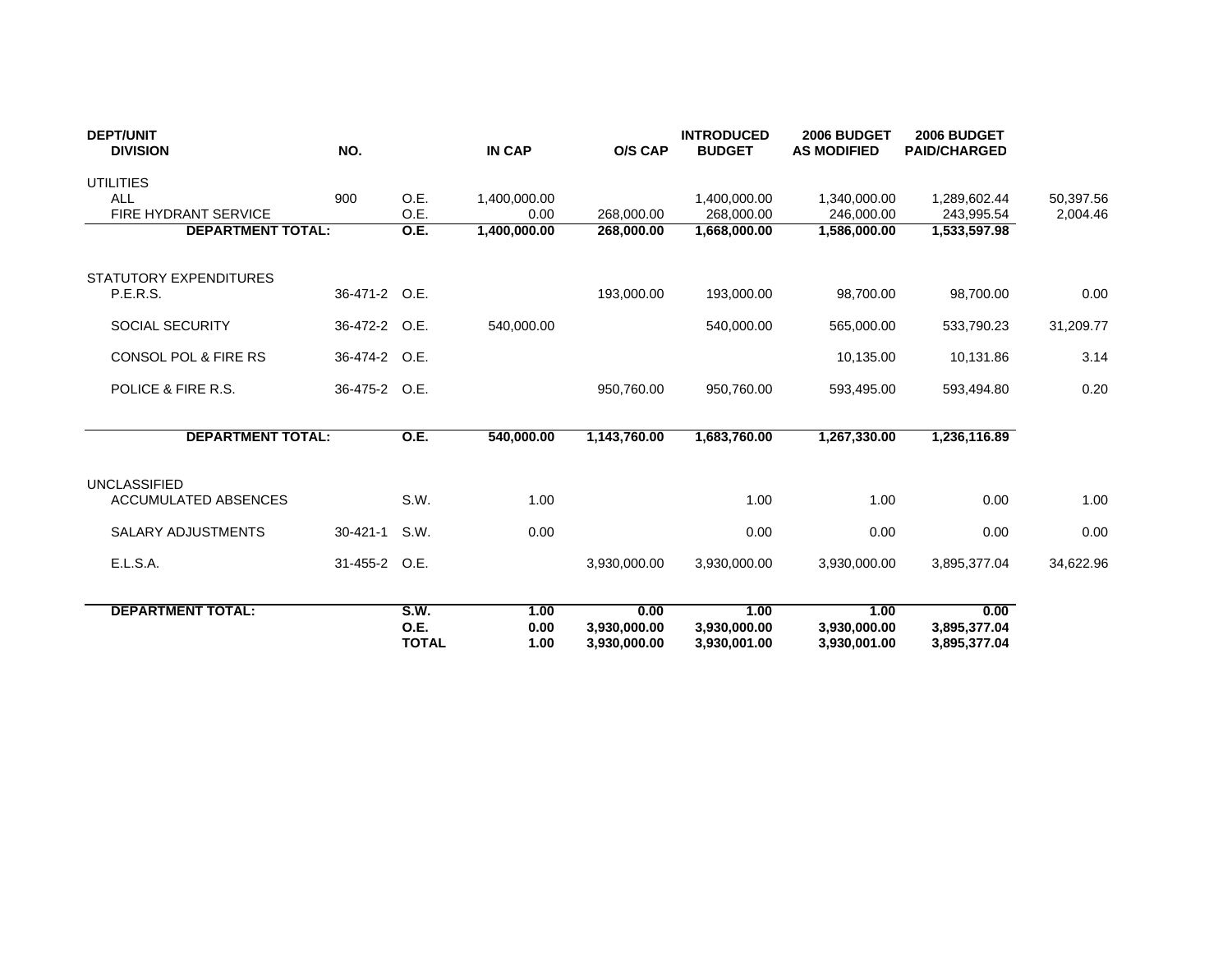| <b>DEPT/UNIT</b><br><b>DIVISION</b>               | NO.           |             | <b>IN CAP</b> | O/S CAP      | <b>INTRODUCED</b><br><b>BUDGET</b> | 2006 BUDGET<br><b>AS MODIFIED</b> | 2006 BUDGET<br><b>PAID/CHARGED</b> |      |
|---------------------------------------------------|---------------|-------------|---------------|--------------|------------------------------------|-----------------------------------|------------------------------------|------|
| CAPITAL IMPROVEMENT<br><b>CAPITAL IMPROVEMENT</b> | 44-900-2 O.E. |             |               | 100,000.00   | 100,000.00                         | 175,000.00                        | 175,000.00                         | 0.00 |
|                                                   |               |             |               |              |                                    | 0.00                              |                                    | 0.00 |
| <b>DEPARTMENT TOTAL:</b>                          |               | <b>O.E.</b> | 0.00          | 100,000.00   | 100,000.00                         | 175,000.00                        | 175,000.00                         |      |
| <b>DEBT SERVICE</b><br><b>BOND PRINCIPAL</b>      | 45-920-2 O.E. |             |               | 2,775,850.00 | 2,775,850.00                       | 2,826,963.00                      | 2,826,963.00                       | 0.00 |
| <b>BAN PRINCIPAL</b>                              | 45-925-2 O.E. |             |               |              |                                    | 0.00                              | 0.00                               | 0.00 |
| <b>BOND INTEREST</b>                              | 45-930-2 O.E. |             |               | 1,110,000.00 | 1,110,000.00                       | 1,241,857.00                      | 1,241,857.00                       | 0.00 |
| <b>BAN INTEREST</b>                               | 45-935-2 O.E. |             |               | 233,221.00   | 233,221.00                         | 0.00                              | 0.00                               | 0.00 |
| <b>GREEN ACRES LOAN</b>                           | 45-940-2 O.E. |             |               |              | 0.00                               | 0.00                              | 0.00                               | 0.00 |
| <b>INFRASTRUCTURE LOAN</b>                        |               | O.E         |               |              | 0.00                               | 0.00                              | 0.00                               | 0.00 |
| <b>DEPARTMENT TOTAL:</b>                          |               | <b>O.E.</b> | 0.00          | 4,119,071.00 | 4,119,071.00                       | 4,068,820.00                      | 4,068,820.00                       |      |